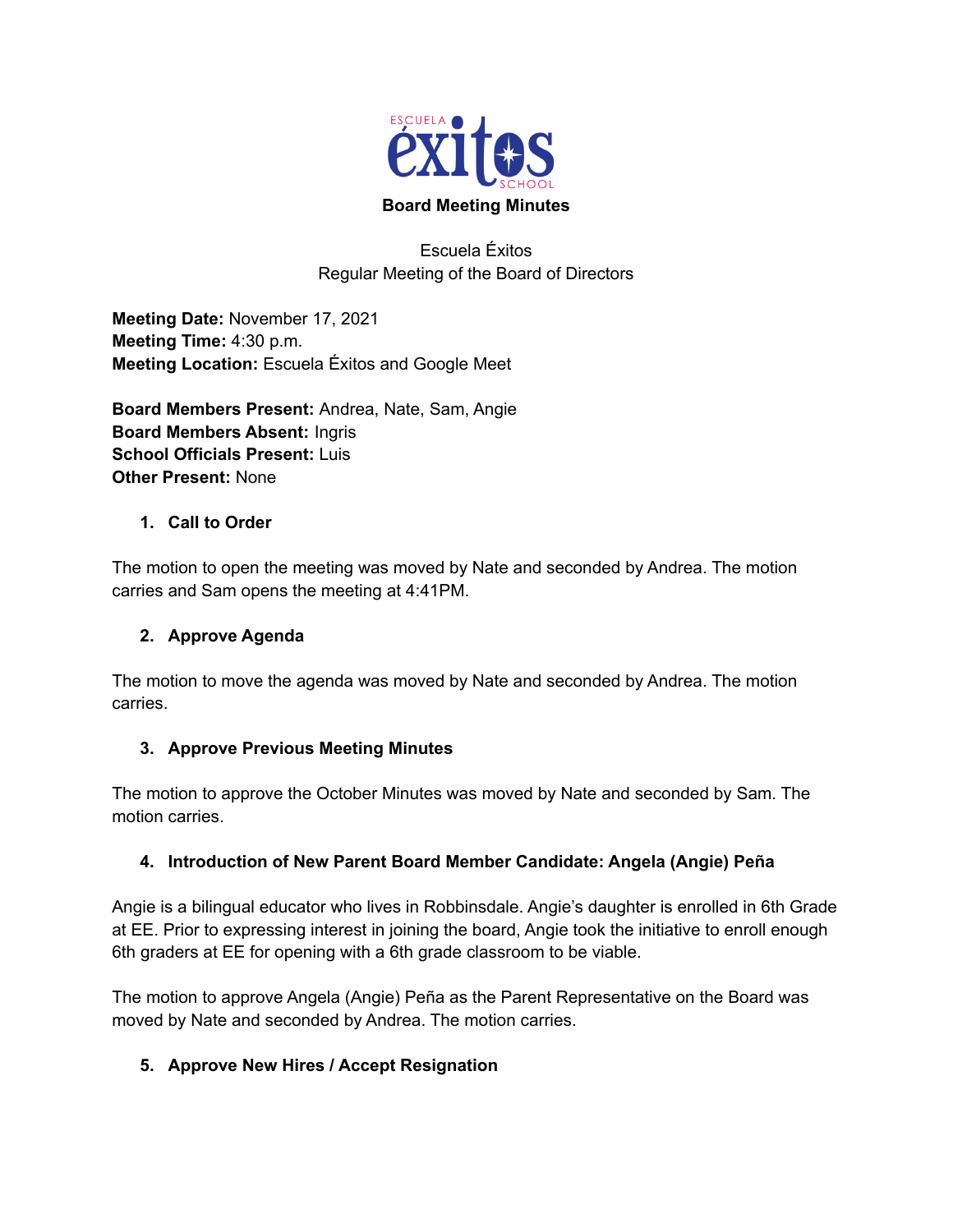New Hires:

- Lisa Hill Teacher
- Nicholas Morris Custodian

The motion to approve the new hires was moved by Nate and seconded by Andrea. The motion carries.

Resignation:

Luis spoke of the teacher who resigned and Sam shared the statistics recently featured on KSTP regarding the statewide rise in teacher resignations. Luis and Sam spoke of the significance of the teacher shortage and what it will mean for EE.

The motion to accept the resignation of the SPED Teacher was moved by Andrea and seconded by Nate. The motion carries.

# **6. Budget and Financial Update - Accept \$5,000 Donation from the Wilcox Family**

The motion to accept the \$5,000 donation from the Wilcox Family was moved by Nate and seconded by Angie. The motion carries.

Luis presented the Financial Statement and spoke of lower-than-projected enrollment. Current enrollment is at 115 students and enrollment will soon reach 119 students. Still, EE is currently operating at a deficit which needs to be addressed. Since recruiting a relatively small number of students would put EE back into the positive, right now the Board's focus is on fixing the budget by recruiting additional students.

The motion to approve the financial update was moved by Nate and seconded by Andrea. The motion carries.

## **7. Updates**

- Enrollment
	- Discussed in Item #6
- Building
	- There was a leak of sewage in the basement. In addition, rainwater is flooding into the basement.
	- Luis is evaluating his options.
	- Luis is also evaluating his options for snow remo val.
- Testing
	- NWEA has be completed in English and Spanish K-6
- Transportation
	- Luis expresses the transportation situation has been positive overall
	- One of the buses continues to arrive late
- Board Training